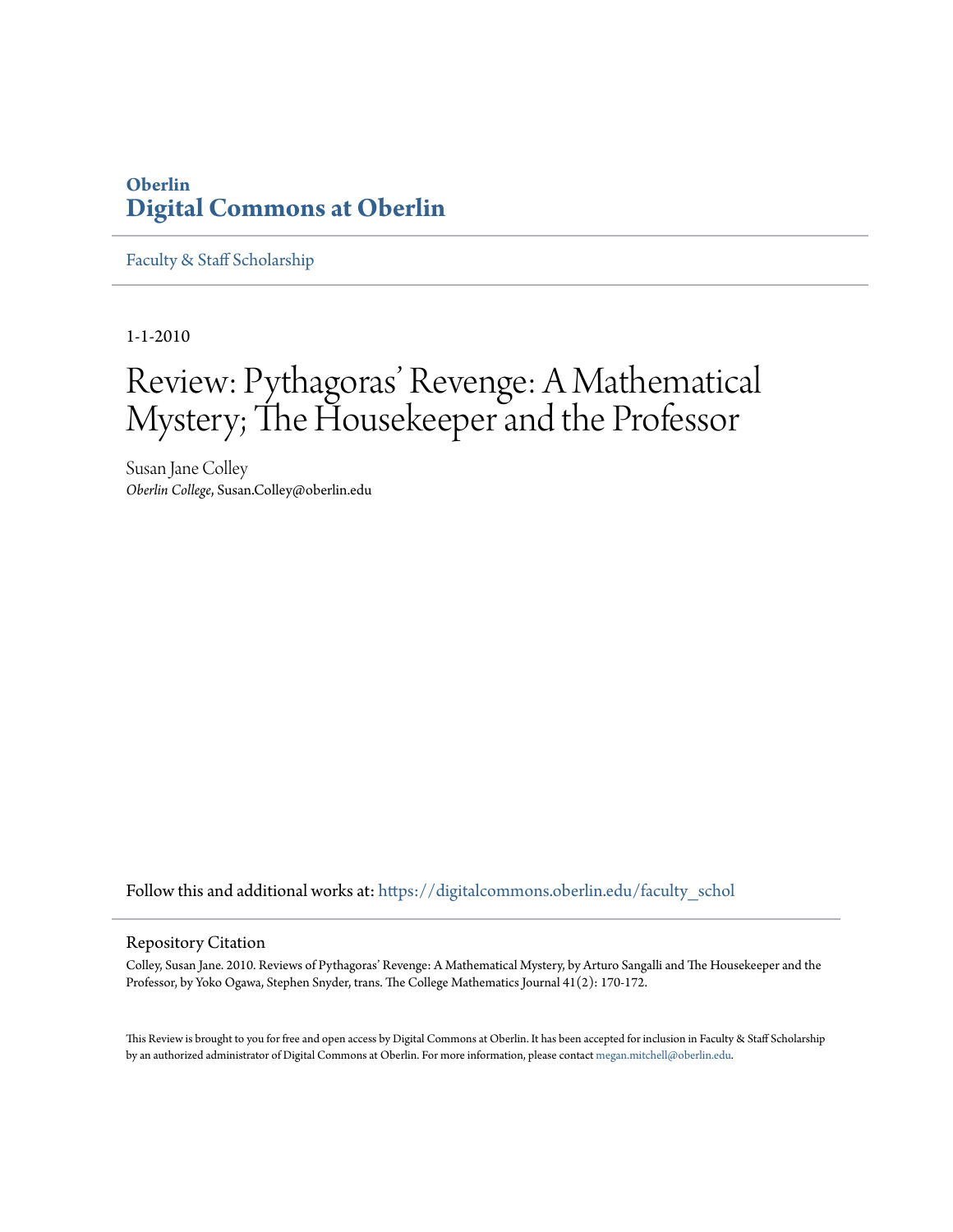Pythagoras' Revenge: A Mathematical Mystery, by Arturo Sangalli. Princeton University Press, Princeton, 2009, 224 pp., ISBN 978-0-691-04955-7, \$24.95.

The Housekeeper and the Professor, by Yoko Ogawa (translated by Stephen Snyder). Picador, New York, 2009, 180 pp., ISBN 978-0-312-42780-1, \$14.00.

Reviewed by Susan Jane Colley (sjcolley@math.oberlin.edu), Oberlin College, Oberlin, OH 44074.

Like many readers of *The College Mathematics Journal*, I'm a fan of fiction with mathematical connections. No doubt that is part conceit in my case, but also part genuine fascination (and, frequently, admiration) for what and how authors convey mathematics and portray mathematicians to a broad audience. Below I consider two very different novels in which mathematics plays a central role. At issue is not only what mathematics does for the story, but also what each novels says, both explicitly and implicitly, about mathematics and mathematicians.

Scholars agree that Pythagoras left no written record of his work. But what if he did? Furthermore, what if the ancient Pythagoreans were correct in their belief in reincarnation—might then their master today walk the earth anew? These pressing questions motivate the mystery/thriller Pythagoras' Revenge. The story involves two intersecting and ultimately converging plot lines. One concerns Elmer J. Galway, professor of history at Oriel College, Oxford. He is approached by an antiquarian book seller to appraise what appears to be an ancient manuscript of an eyewitness account of the death of Pythagoras and the end of the Pythagoreans. The other—more far-fetched—plot involves the Order of the Beacon, a Neo-Pythagorean (and, of course, secret) cult convinced that Pythagoras has reincarnated and dedicated to finding him, and which resorts to nefarious methods when necessary. What ensues are searches for clues to more ancient writings, to the location of a first century *neopitagorica basilica* in Rome, and to the identity of the supposed Pythagoras reincarnate. There are also break-ins, even a kidnapping. The action generally moves briskly, and is framed by some carefully documented historical and archeological details—a sort of ancient Greek Da Vinci Code, only much shorter. One imagines a Hollywood screenplay is in the works.

It's possible to find the premise of *The Housekeeper and the Professor* just as unlikely as a search for a reincarnated Pythagoras, but Ogawa somehow manages to make the situation appear plausible. The novel, set in Japan in 1992, is told in first person by a young single mother who works as an agency housekeeper and is assigned to a 64-year-old, Cambridge-educated, former mathematics professor. In 1975 the Professor was involved in a serious automobile accident and suffered brain damage that left him with only eighty minutes of short-term memory. (His pre-1975 memories remain intact, however.) He functions by clipping notes to his suit jacket, including a portrait of the Housekeeper (who is new to him each day), and, most important, a reminder that reads: "My memory lasts only eighty minutes." He has withdrawn into his cottage, working mathematical problems whose solutions he submits to journals for cash prizes. (He often wins.) His conversation frequently consists of nerdy, numerical non sequiturs, such as when he first meets the Housekeeper:

"What's your shoe size?"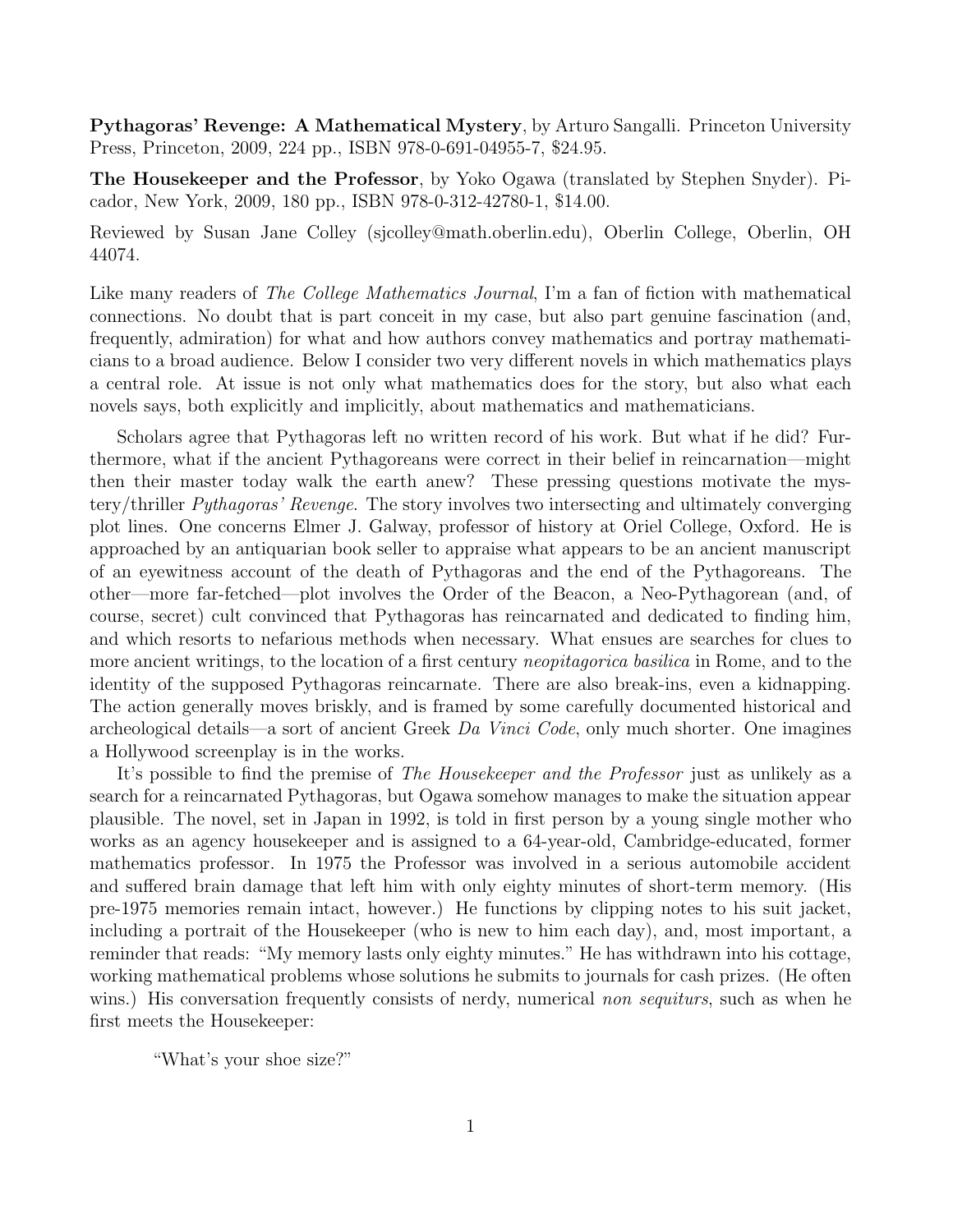This was the Professor's first question, once I had announced myself as the new housekeeper. No bow, no greeting. If there is one ironclad rule in my profession, it's that you always give the employer what he wants; and so I told him.

"Twenty-four centimeters."

"There's a sturdy number," he said. "It's the factorial of four." He folded his arms, closed his eyes, and was silent for a moment.

"What's a 'factorial'?" I asked at last. I felt I should try to find out a bit more, since it seemed to be connected to his interest in my shoe size.

"The product of all the natural numbers from one to four is twenty-four," he said, without opening his eyes. "What's your telephone number?"

He nodded, as if deeply impressed. "That's the total number of primes between one and one hundred million." (pp. 6–7)

The reader shares in the Housekeeper's recollections of her small daily adventures with the Professor and her 10-year-old son, nicknamed Root by the Professor because the top of his head reminds him of a radical sign. (No given name of any character is provided.) The Professor's initial diffidence wears away as the Housekeeper and Root learn to negotiate the Professor's limitations and appreciate his love of numbers.

In terms of the actual mathematics presented, Sangalli is more ambitious than Ogawa. As one might expect from a book involving Pythagoras and Pythagoreans, Sangalli includes discusone might expect from a book involving Pythagoras and Pythagoreans, Sangalli includes discussions of the irrationality of  $\sqrt{2}$ , ratios and the musical scale, figurate numbers, a proof of the Pythagorean Theorem (of course), and some Pythagorean numerology. In addition, there are solutions of Sam Lloyd's famous Fifteen Puzzle and a particular problem in combinatorial probability (neither of which should have been so challenging, or novel, to the mathematician in the story who solves them). More central to the plot is the notion of a precise definition of a random sequence. Sangalli provides very clear mathematical explanations that are kept appropriately elementary for a broad readership. However, some of the more involved mathematical discussions are relegated to appendices. This technique was disappointing; I would have preferred it if the reader had to confront all the mathematics in the main work, although I recognize that including all the mathematics in the story itself would have been very difficult to accomplish without disrupting the plot.

The mathematics of *The Housekeeper and the Professor* is generally confined to aspects of number theory. In particular, there are references to imaginary numbers, primes and twin primes (including the Twin Prime Conjecture), perfect, abundant and deficient numbers, amicable numbers, figurate numbers, Euler's formula (with a recurring and unfortunate printing error in my edition), and Fermat's Last Theorem. Almost all the mathematics is presented as curious facts and computations (as in the passage quoted above) without much by way of logical argument. One notable exception is the problem of determining the sum of the first  $n$  consecutive natural numbers. The Professor initially gives Root the problem of finding the sum  $1 + 2 + \cdots + 10$ , but this is gradually re-examined, explained, and generalized in the course of several passages (and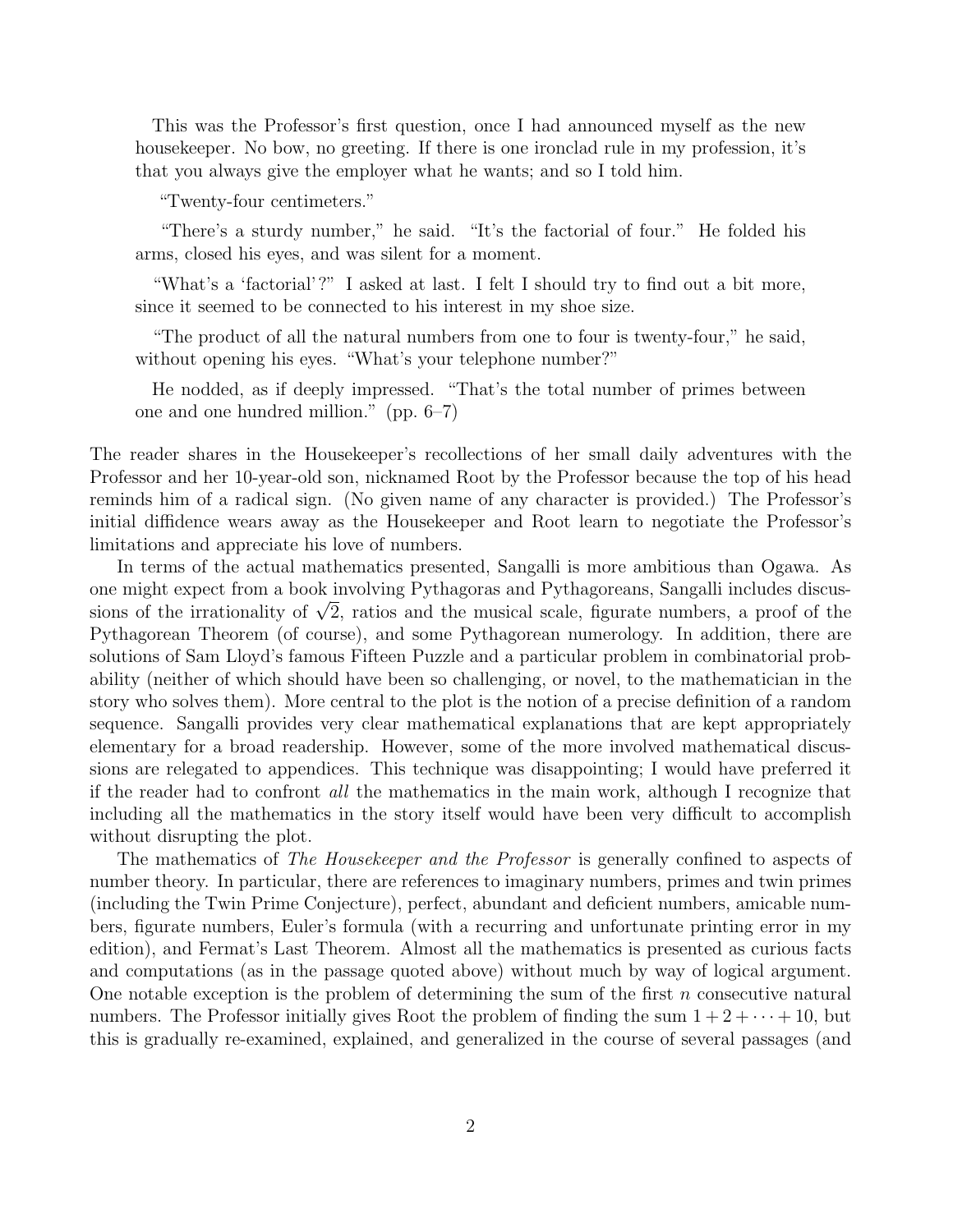over several days). In effect, Ogawa provides a small, fictional clinic in conjecture, proof, and guided student discovery.

Ogawa and Sangalli come to their respective works from entirely different perspectives and ultimately this made a big difference in how successful I found the two books. Sangalli has a Ph.D. in mathematics and is an expositor of popular science and mathematics (see  $|2|$ , for example). Pythagoras' Revenge is intended to serve as a vehicle for explaining some mathematics and mathematical philosophy to a wide audience. The Pythagorean belief that "all is number" and that the universe is governed by a mathematical order is juxtaposed with the more contemporary (post-modern?) idea that mathematics is instead infused throughout with randomness. In fact, in his preface, Sangalli explains that his original plan was not to produce a work of fiction, but rather a "reflection on the triumph and tyranny of numbers in modern societies." However, by weaving these ideas into a larger story, he hopes to reach a broader audience, "from high school students to PhDs." He may well reach a larger number of readers with a novel than with a work of non-fiction. And he certainly did his homework regarding rare manuscripts and archeological excavations, and he does a very good job with the mathematics. But Sangalli is not a novelist, and it shows. No fewer than eighteen major characters are introduced (listed, for the reader's convenience, before the prologue), but there is little development of any of them. At times it's hard to keep everyone straight. I had to read through twice to identify the main protagonists with any certainty. Consequently, it is difficult to enjoy the plot fully or even to care about what happens to the characters. Moreover, the cult of the Beacon stretches credibility more than a little, and the main mathematician of the story, Jule Davidson, is not much of a hero. (Alright, I'll admit that I wanted the mathematician to be at least as smart and heroic as the historian.)

In contrast, Ogawa is a fiction writer by profession and has won several awards in Japan for her work. Indeed, The Housekeeper and the Professor (which first appeared in English as The Gift of Numbers [1]) won the Yomiuri Prize for fiction in 2004 and was adapted as a film, The Professor's Beloved Equation  $\mathbf{3}$ , in 2006. It is foremost a story about relationships and family, not mathematics. Yet it is through mathematics and baseball ("no other sport is captured so perfectly by its statistics, its numbers") that Root and his mother ultimately are able to understand and bond with the Professor, and it is mathematics that provides the steadfast reality the Professor needs to maintains his sanity. Ogawa introduces the mathematics with a gentle touch, and through lyrical prose (at least lyrical in this English translation) she deftly conveys the compulsion of problem solving, the piecemeal and halting progress towards a solution, and the poetry of numbers:

"A problem has a rhythm of its own, just like a piece of music," the Professor said. "Once you get the rhythm, you get the sense of the problem as a whole, and you can see where the traps might be waiting." (p. 35)

Finally, what should we expect from mathematical fiction? While I admire seeing substantial mathematical ideas explored as part of a good story, I don't require deep or new mathematics to enjoy a work of this genre. Rather, what I most look for is how the characters interact with the mathematics—how they think about the problems and how mathematics affects them. In